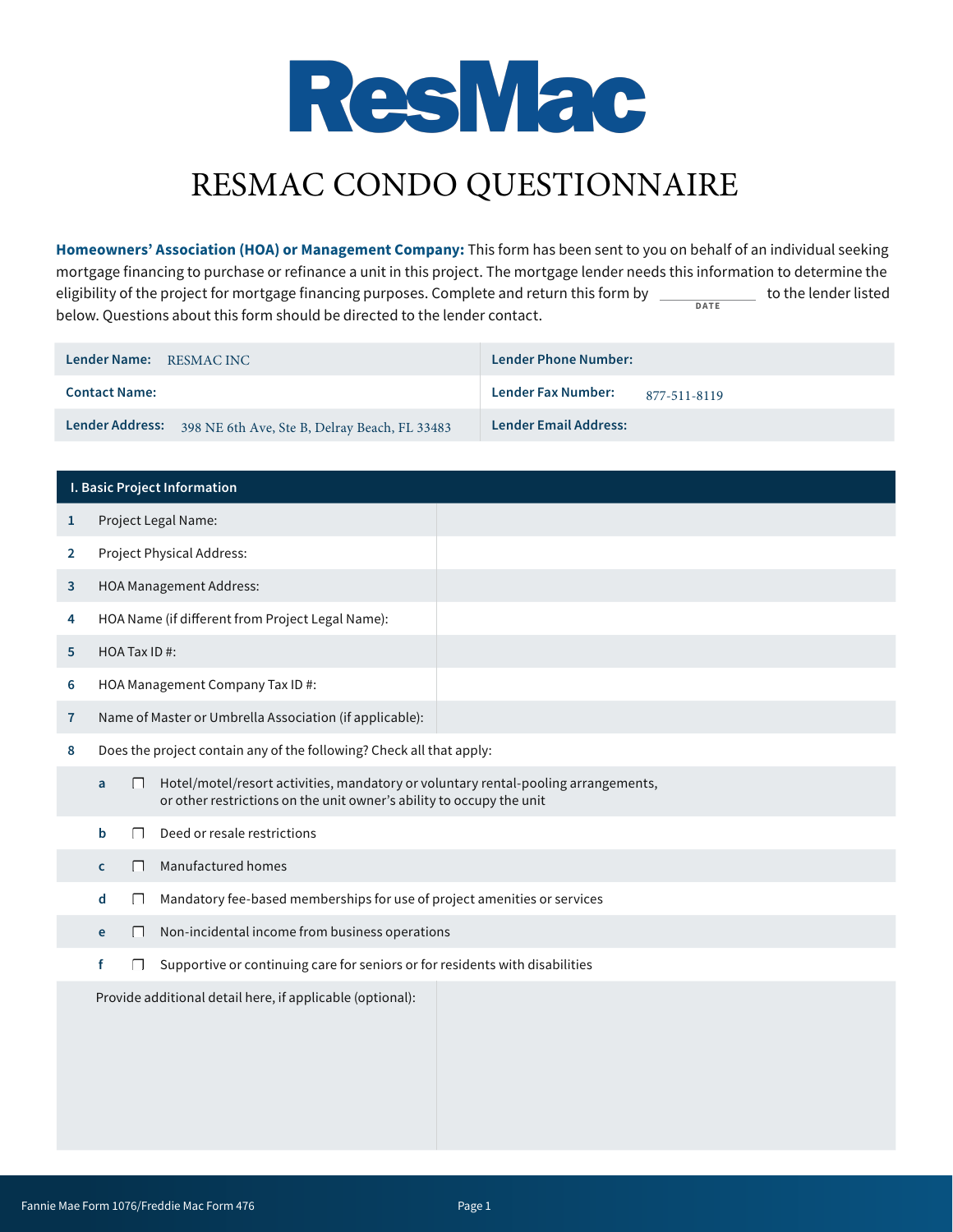|                | II. Project Completion Information |                                                                                                                                                   |   |            |        |                                            |
|----------------|------------------------------------|---------------------------------------------------------------------------------------------------------------------------------------------------|---|------------|--------|--------------------------------------------|
| 1              |                                    | Is the project 100% complete, including all construction or renovation of units, common<br>elements, and shared amenities for all project phases? | П | <b>YES</b> | $\Box$ | <b>NO</b>                                  |
|                |                                    | If No, complete lines a-f:                                                                                                                        |   |            |        |                                            |
|                | a                                  | Is the project subject to additional phasing or annexation?                                                                                       | П | <b>YES</b> | $\Box$ | <b>NO</b>                                  |
|                | b                                  | Is the project legally phased?                                                                                                                    | П | <b>YES</b> | $\Box$ | <b>NO</b>                                  |
|                | $\mathsf{C}$                       | How many phases have been completed?                                                                                                              |   |            |        |                                            |
|                | d                                  | How many total phases are legally planned for the project?                                                                                        |   |            |        |                                            |
|                | e                                  | How many total units are planned for the project?                                                                                                 |   |            |        |                                            |
|                | f                                  | Are all planned amenities and common facilities fully complete?                                                                                   | П | <b>YES</b> | ┌      | <b>NO</b>                                  |
| $\overline{2}$ |                                    | Has the developer transferred control of the HOA to the unit owners?                                                                              |   | <b>YES</b> |        | Date transferred:                          |
|                |                                    |                                                                                                                                                   |   |            |        |                                            |
|                |                                    |                                                                                                                                                   |   | <b>NO</b>  |        | Estimated date the<br>transfer will occur: |
|                |                                    |                                                                                                                                                   |   |            |        |                                            |

|              | III. Newly Converted or Rehabilitated Project Information |                                                                                                                                                                                                               |              |            |  |           |
|--------------|-----------------------------------------------------------|---------------------------------------------------------------------------------------------------------------------------------------------------------------------------------------------------------------|--------------|------------|--|-----------|
| $\mathbf{1}$ |                                                           | Is the project a conversion within the past 3 years of an existing structure that was used<br>as an apartment, hotel/resort, retail or professional business, industrial or for other<br>non-residential use? | $\mathbf{I}$ | <b>YES</b> |  | <b>NO</b> |
|              |                                                           | If Yes, complete lines $a-g$ :                                                                                                                                                                                |              |            |  |           |
|              | a                                                         | In what year was the property built?                                                                                                                                                                          |              |            |  |           |
|              | b                                                         | In what year was the property converted?                                                                                                                                                                      |              |            |  |           |
|              | $\mathsf{C}$                                              | Was the conversion a full gut rehabilitation of the existing structure(s), including<br>replacement of all major mechanical components?                                                                       |              | <b>YES</b> |  | <b>NO</b> |
|              | d                                                         | Does the report from the licensed engineer indicate that the project is structurally<br>sound, and that the condition and remaining useful life of the project's major<br>components are sufficient?          | L            | <b>YES</b> |  | <b>NO</b> |
|              | e                                                         | Are all repairs affecting safety, soundness, and structural integrity complete?                                                                                                                               |              | <b>YES</b> |  | <b>NO</b> |
|              | f                                                         | Are replacement reserves allocated for all capital improvements?                                                                                                                                              |              | <b>YES</b> |  | <b>NO</b> |
|              | g                                                         | Are the project's reserves sufficient to fund the improvements?                                                                                                                                               |              | <b>YES</b> |  | <b>NO</b> |
|              |                                                           |                                                                                                                                                                                                               |              |            |  |           |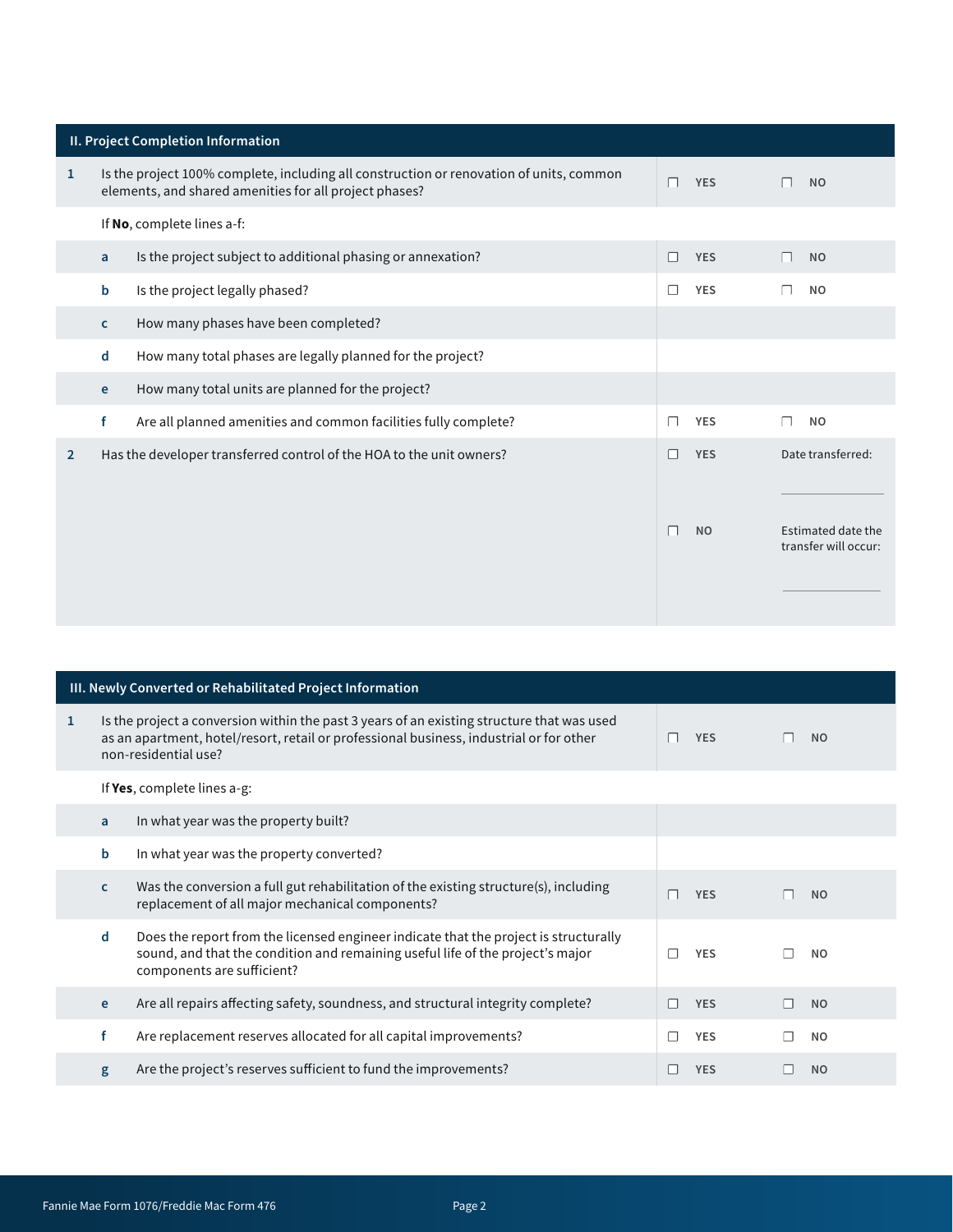|   | <b>IV. Financial Information</b>                                                                                                                                             |      |                                                        |  |                |  |
|---|------------------------------------------------------------------------------------------------------------------------------------------------------------------------------|------|--------------------------------------------------------|--|----------------|--|
| 1 | How many unit owners are 60 or more days delinguent on common expense assessments?                                                                                           |      |                                                        |  |                |  |
|   | In the event a lender acquires a unit due to foreclosure or a deed-in-lieu of foreclosure,<br>is the mortgagee responsible for paying delinquent common expense assessments? |      | <b>YES</b>                                             |  | <b>NO</b>      |  |
|   | If Yes, for how long is the mortgagee responsible for paying common expense assessments?<br>(Select one)                                                                     |      | 1 to 6 months<br>7 to 12 months<br>More than 12 months |  |                |  |
| 3 | Is the HOA involved in any active or pending litigation?                                                                                                                     | a di | <b>YES</b>                                             |  | N <sub>O</sub> |  |
|   | If Yes, attach documentation regarding the litigation from the attorney or the HOA.<br>Provide the attorney's name and contact information:                                  |      |                                                        |  |                |  |
|   | <b>Attoney Name:</b>                                                                                                                                                         |      |                                                        |  |                |  |
|   | Attorney Phone Number:                                                                                                                                                       |      |                                                        |  |                |  |
|   |                                                                                                                                                                              |      |                                                        |  |                |  |

### V. Ownership & Other Information

<sup>1</sup> Complete the following information concerning ownership of units:

|                                                                                  | <b>Entire Project</b> | <b>Subject Legal Phase</b><br>(in which the unit is located)<br><b>If Applicable</b> |
|----------------------------------------------------------------------------------|-----------------------|--------------------------------------------------------------------------------------|
| Total number of units                                                            |                       |                                                                                      |
| Total number of units sold and closed                                            |                       |                                                                                      |
| Total number of units under bona-fide sales contracts                            |                       |                                                                                      |
| Total number of units sold and closed or under contract to<br>owner-occupants    |                       |                                                                                      |
| Total number of units sold and closed or under contract to<br>second home owners |                       |                                                                                      |
| Total number of units sold and closed or under contract to<br>investor owners    |                       |                                                                                      |
| Total number of units being rented by developer, sponsor, or<br>converter        |                       |                                                                                      |
| Total number of units owned by the HOA                                           |                       |                                                                                      |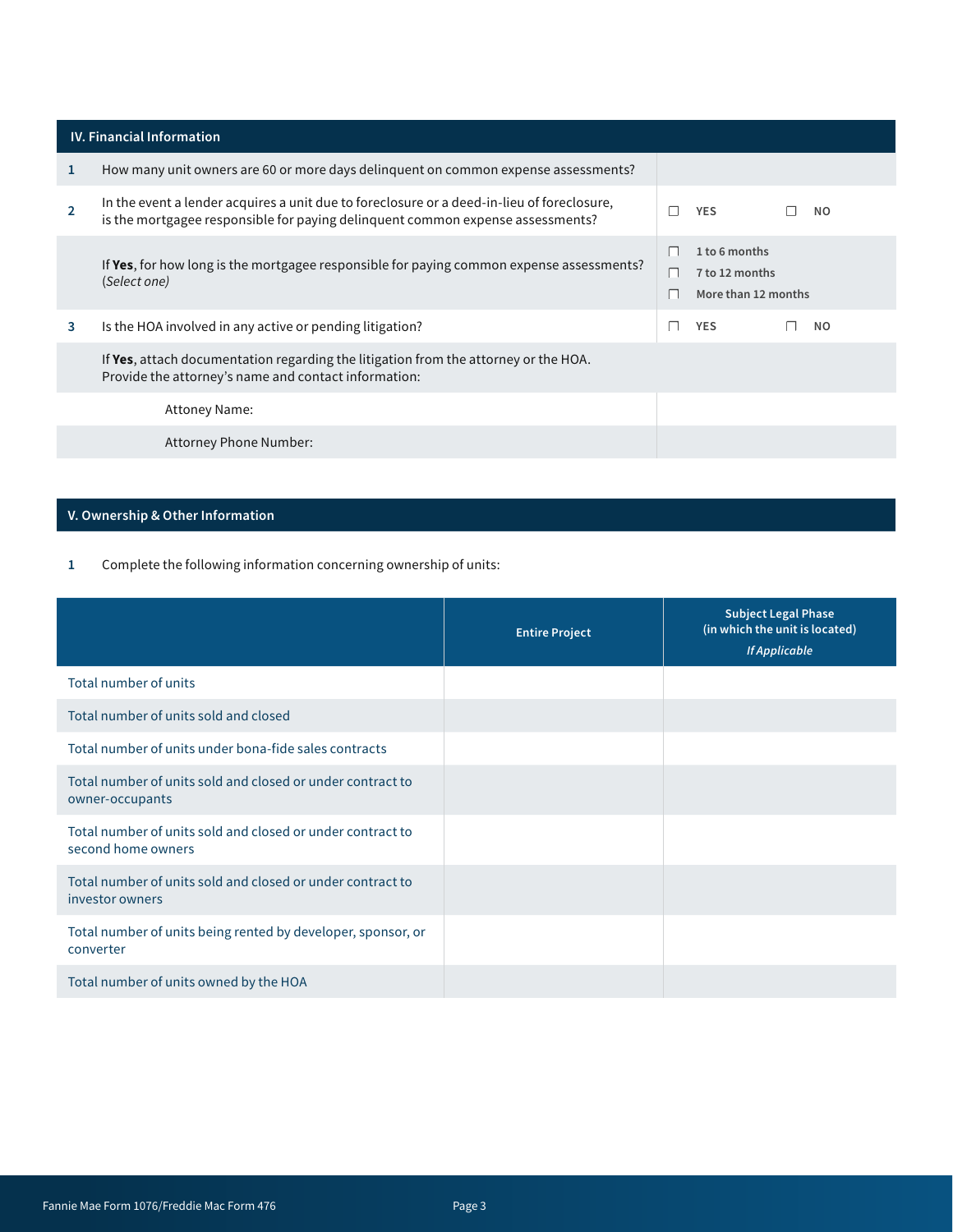2 Complete the following table if more than one unit is owned by the same individual or entity.

| <b>Individual / Entity Name</b>                                                                           | <b>Developer or Sponsor</b><br>(Yes or No)                                                                         |  | <b>Number of Units</b><br>Owned | <b>Percentage Owned of</b><br><b>Total Project Units</b> | <b>Number Leased</b><br>at Market Rent | <b>Number Leased</b><br>under Rent<br>Control |
|-----------------------------------------------------------------------------------------------------------|--------------------------------------------------------------------------------------------------------------------|--|---------------------------------|----------------------------------------------------------|----------------------------------------|-----------------------------------------------|
|                                                                                                           | $\Box$<br><b>YES</b><br><b>NO</b><br>$\Box$                                                                        |  |                                 | $\frac{0}{0}$                                            |                                        |                                               |
|                                                                                                           | <b>YES</b><br>$\Box$<br><b>NO</b><br>$\Box$                                                                        |  |                                 | $\frac{0}{0}$                                            |                                        |                                               |
|                                                                                                           | <b>YES</b><br>$\Box$<br><b>NO</b><br>$\Box$                                                                        |  |                                 | $\frac{0}{0}$                                            |                                        |                                               |
|                                                                                                           | <b>YES</b><br>$\Box$<br><b>NO</b><br>$\Box$                                                                        |  |                                 | $\frac{0}{0}$                                            |                                        |                                               |
| $\overline{\mathbf{3}}$                                                                                   | Do the unit owners have sole ownership interest in and the right to use the project<br>amenities and common areas? |  |                                 | $\Box$                                                   | <b>YES</b><br>П<br><b>NO</b>           |                                               |
| If No, explain who has ownership interest in and rights to use the project amenities<br>and common areas: |                                                                                                                    |  |                                 |                                                          |                                        |                                               |

| Are any units or any part of the building used for non-residential or commercial space? | <b>YES</b> | <b>NO</b> |
|-----------------------------------------------------------------------------------------|------------|-----------|
| If Yes, complete the following table:                                                   |            |           |

| Type of Commercial or<br><b>Non-Residential Use</b> | Name of Owner or Tenant | Number of<br><b>Units</b> | Square<br>Footage | % Square Footage<br>of Total Project<br><b>Square Footage</b> |
|-----------------------------------------------------|-------------------------|---------------------------|-------------------|---------------------------------------------------------------|
|                                                     |                         |                           |                   | $\frac{0}{0}$                                                 |
|                                                     |                         |                           |                   | $\frac{0}{0}$                                                 |
|                                                     |                         |                           |                   | $\frac{0}{0}$                                                 |
|                                                     |                         |                           |                   | $\frac{0}{0}$                                                 |

5 What is the total square footage of commercial space in the building that is separate from the residential HOA? Include above and below grade space used for commercial purposes, such as public parking facilities, retail space, apartments, commercial offices, and so on.

Total square footage of commercial space: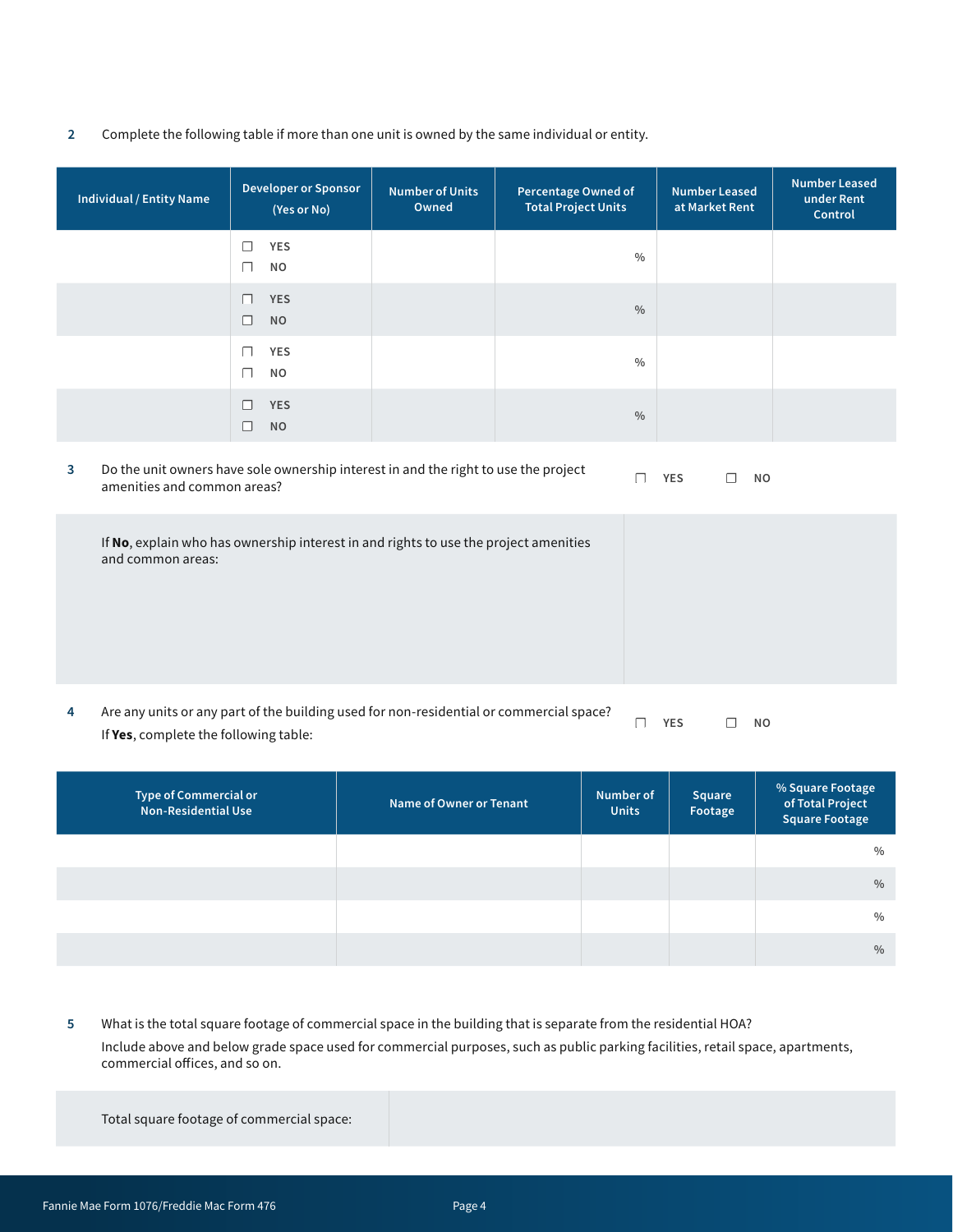|                | VI. Insurance Information & Financial Controls |                                                                                                                               |  |            |  |     |  |
|----------------|------------------------------------------------|-------------------------------------------------------------------------------------------------------------------------------|--|------------|--|-----|--|
| 1              |                                                | Are units or common elements located in a flood zone?                                                                         |  | <b>YES</b> |  | NO. |  |
|                |                                                | If Yes, flood coverage is in force equaling (Select only one option below):                                                   |  |            |  |     |  |
|                |                                                | 100% replacement cost                                                                                                         |  |            |  |     |  |
|                |                                                | Maximum coverage per condominium available under the National Flood Insurance Program                                         |  |            |  |     |  |
|                |                                                | Some other amount (Enter amount here): \$                                                                                     |  |            |  |     |  |
| $\overline{2}$ |                                                | Check all of the following that apply regarding HOA financial accounts:                                                       |  |            |  |     |  |
|                |                                                | HOA maintains separate accounts for operating and reserve funds.                                                              |  |            |  |     |  |
|                |                                                | Appropriate access controls are in place for each account.                                                                    |  |            |  |     |  |
|                |                                                | The bank sends copies of monthly bank statements directly to the HOA.                                                         |  |            |  |     |  |
|                |                                                | Two members of the HOA Board of Directors are required to sign any check written on the reserve account.                      |  |            |  |     |  |
|                |                                                | The Management Company maintains separate records and bank accounts for each HOA that uses its services.                      |  |            |  |     |  |
|                |                                                | The Management Company does not have the authority to draw checks on, or transfer funds from, the reserve account of the HOA. |  |            |  |     |  |

#### 3 Supply the information requested below. Do NOT enter "contact agent."

| Type of Insurance | <b>Carrier/Agent Name</b> | <b>Carrier/Agent Phone Number</b> | <b>Policy Number</b> |
|-------------------|---------------------------|-----------------------------------|----------------------|
| Hazard            |                           |                                   |                      |
| <b>Liability</b>  |                           |                                   |                      |
| <b>Fidelity</b>   |                           |                                   |                      |
| <b>Flood</b>      |                           |                                   |                      |

| <b>VII. Contact Information</b>    |  |
|------------------------------------|--|
| <b>Name of Preparer:</b>           |  |
| <b>Title of Preparer:</b>          |  |
| <b>Preparer's Phone:</b>           |  |
| <b>Preparer's Email:</b>           |  |
| <b>Preparer's Company Name:</b>    |  |
| <b>Preparer's Company Address:</b> |  |
| Date Completed:                    |  |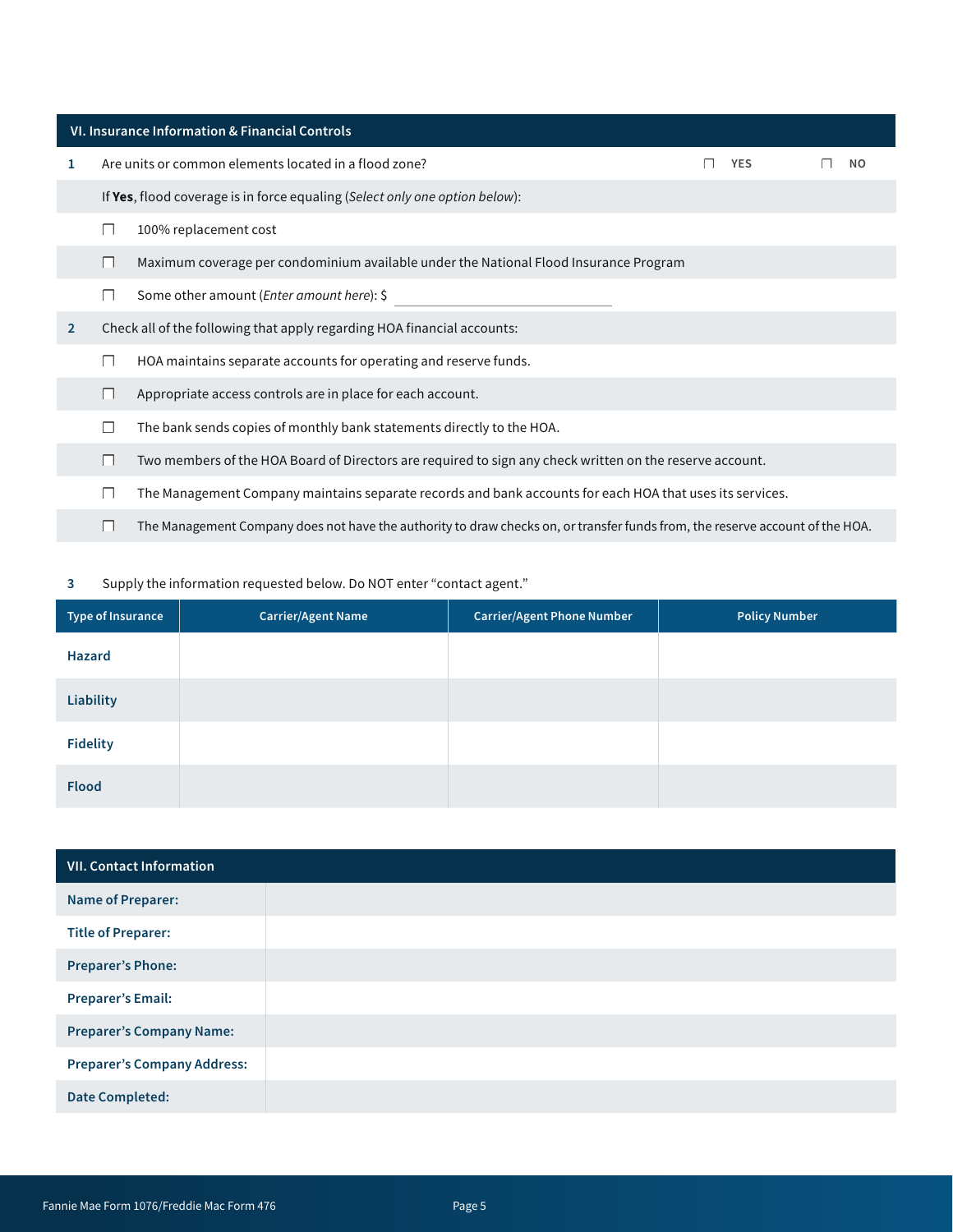## **Condominium Project Questionnaire Addendum**

This Addendum is applicable to both condominium and cooperative projects. It must be completed by an authorized representative of the HOA/Cooperative Corporation.

| Project Information     |  |
|-------------------------|--|
| <b>Project Name:</b>    |  |
| <b>Project Address:</b> |  |

|                | Building Safety, Soundness, Structural Integrity, and Habitability                                                                                                                 |                                                                                                                       |            |            |           |           |
|----------------|------------------------------------------------------------------------------------------------------------------------------------------------------------------------------------|-----------------------------------------------------------------------------------------------------------------------|------------|------------|-----------|-----------|
| $\mathbf{1}$   |                                                                                                                                                                                    | When was the last building inspection by a licensed architect,<br>licensed engineer, or any other building inspector? |            |            |           |           |
| $\overline{2}$ | Did the last inspection have any findings related to the safety,<br>soundness, structural integrity, or habitability of the project's<br>building(s)?                              |                                                                                                                       | $\Box$     | <b>YES</b> | П         | <b>NO</b> |
|                | 2a                                                                                                                                                                                 | If Yes, have recommended repairs/replacements been<br>completed?                                                      | П          | <b>YES</b> | П         | <b>NO</b> |
|                |                                                                                                                                                                                    | If the repairs/replacements have not been completed:                                                                  |            |            |           |           |
|                | 2 <sub>b</sub>                                                                                                                                                                     | What repairs/replacements remain to be completed?                                                                     |            |            |           |           |
|                | 2c                                                                                                                                                                                 | When will the repairs/replacements be completed?                                                                      |            |            |           |           |
|                |                                                                                                                                                                                    | Provide a copy of the inspection and HOA or cooperative board meeting minutes to document findings and action plan.   |            |            |           |           |
| 3              | Is the HOA/Cooperative Corporation aware of any<br>deficiencies related to the safety, soundness, structural<br>$\Box$<br>integrity, or habitability of the project's building(s)? |                                                                                                                       | <b>YES</b> | П          | <b>NO</b> |           |
|                | 3a                                                                                                                                                                                 | If Yes, what are the deficiencies?                                                                                    |            |            |           |           |
|                | 3 <sub>b</sub>                                                                                                                                                                     | Of these deficiencies, what repairs/replacements<br>remain to be completed?                                           |            |            |           |           |
|                | 3 <sub>c</sub>                                                                                                                                                                     | Of these deficiencies, when will the repairs/<br>replacements be completed?                                           |            |            |           |           |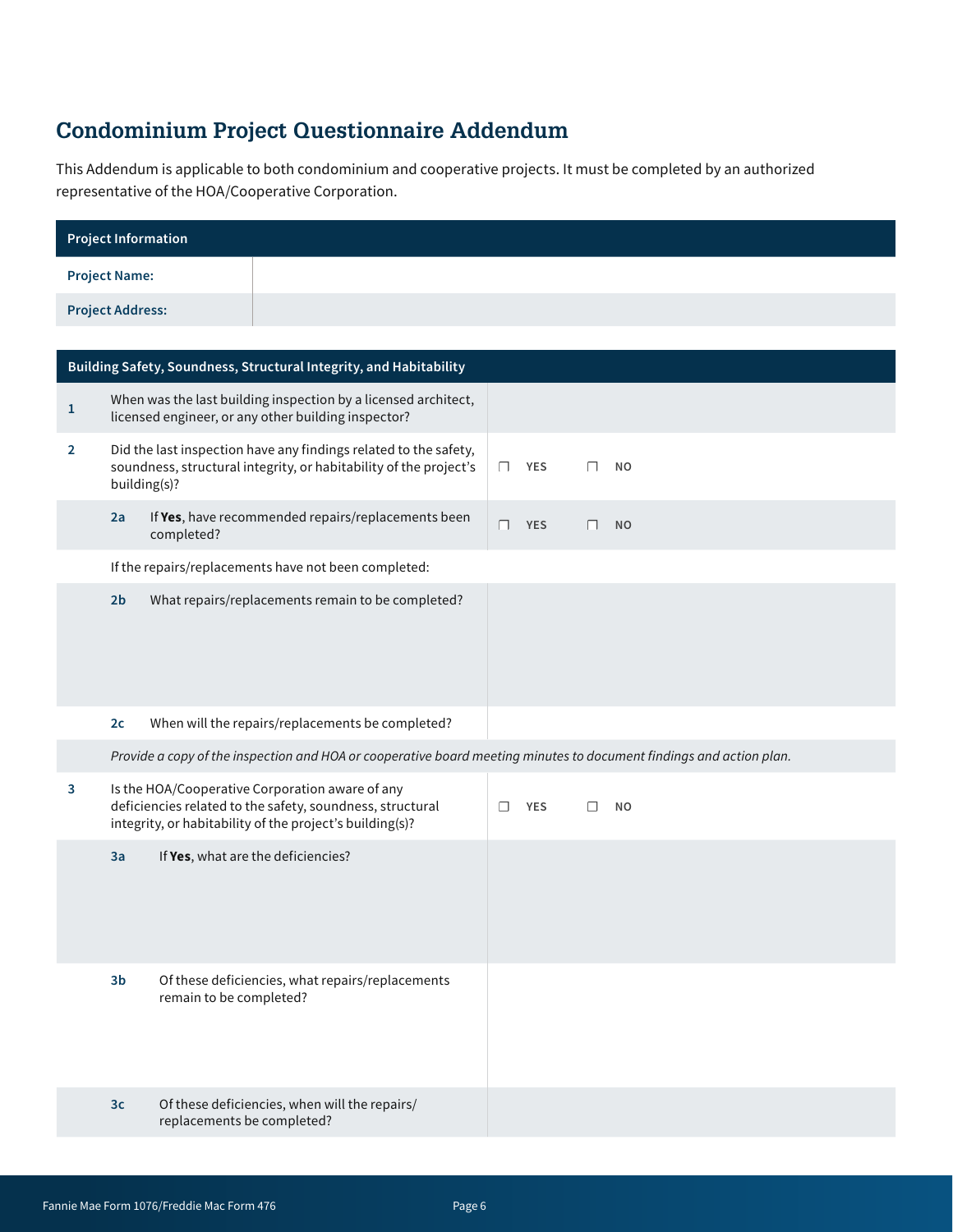| Building Safety, Soundness, Structural Integrity, and Habitability |                                                                                                                            |                                                                                                                                                                                                                     |        |            |              |           |
|--------------------------------------------------------------------|----------------------------------------------------------------------------------------------------------------------------|---------------------------------------------------------------------------------------------------------------------------------------------------------------------------------------------------------------------|--------|------------|--------------|-----------|
| 4                                                                  |                                                                                                                            | Are there any outstanding violations of jurisdictional<br>requirements (zoning ordinances, codes, etc.) related to the<br>safety, soundness, structural integrity, or habitability of the<br>project's building(s)? | $\Box$ | <b>YES</b> | ⊓            | <b>NO</b> |
|                                                                    |                                                                                                                            | If Yes, provide notice from the applicable jurisdictional entity.                                                                                                                                                   |        |            |              |           |
| 5                                                                  | violation(s)?                                                                                                              | Is it anticipated the project will, in the future, have such                                                                                                                                                        | □      | <b>YES</b> | □            | <b>NO</b> |
|                                                                    | If Yes, provide details of the applicable jurisdiction's<br>requirement and the project's plan to remediate the violation. |                                                                                                                                                                                                                     |        |            |              |           |
| 6                                                                  |                                                                                                                            | Does the project have a funding plan for its deferred<br>maintenance components/items to be repaired or replaced?                                                                                                   | П      | <b>YES</b> | П            | <b>NO</b> |
| $\overline{7}$                                                     |                                                                                                                            | Does the project have a schedule for the deferred<br>maintenance components/items to be repaired or replaced?                                                                                                       | □      | <b>YES</b> | П            | <b>NO</b> |
|                                                                    |                                                                                                                            | If Yes, provide the schedule.                                                                                                                                                                                       |        |            |              |           |
| 8                                                                  |                                                                                                                            | Has the HOA/Cooperative Corporation had a reserve study<br>completed on the project within the past 3 years?                                                                                                        | П      | <b>YES</b> | $\perp$      | <b>NO</b> |
| 9                                                                  | What is the total of the current reserve account balance(s)?                                                               |                                                                                                                                                                                                                     | \$     |            |              |           |
| 10                                                                 | Are there any current special assessments unit owners/<br>cooperative shareholders are obligated to pay? If Yes:           |                                                                                                                                                                                                                     | П      | <b>YES</b> | $\mathsf{L}$ | <b>NO</b> |
|                                                                    | 10a                                                                                                                        | What is the total amount of the special<br>assessment(s)?                                                                                                                                                           | \$     |            |              |           |
|                                                                    | 10 <sub>b</sub>                                                                                                            | What are the terms of the special assessment(s)?                                                                                                                                                                    |        |            |              |           |
|                                                                    | 10 <sub>c</sub>                                                                                                            | What is the purpose of the special assessment(s)?                                                                                                                                                                   |        |            |              |           |